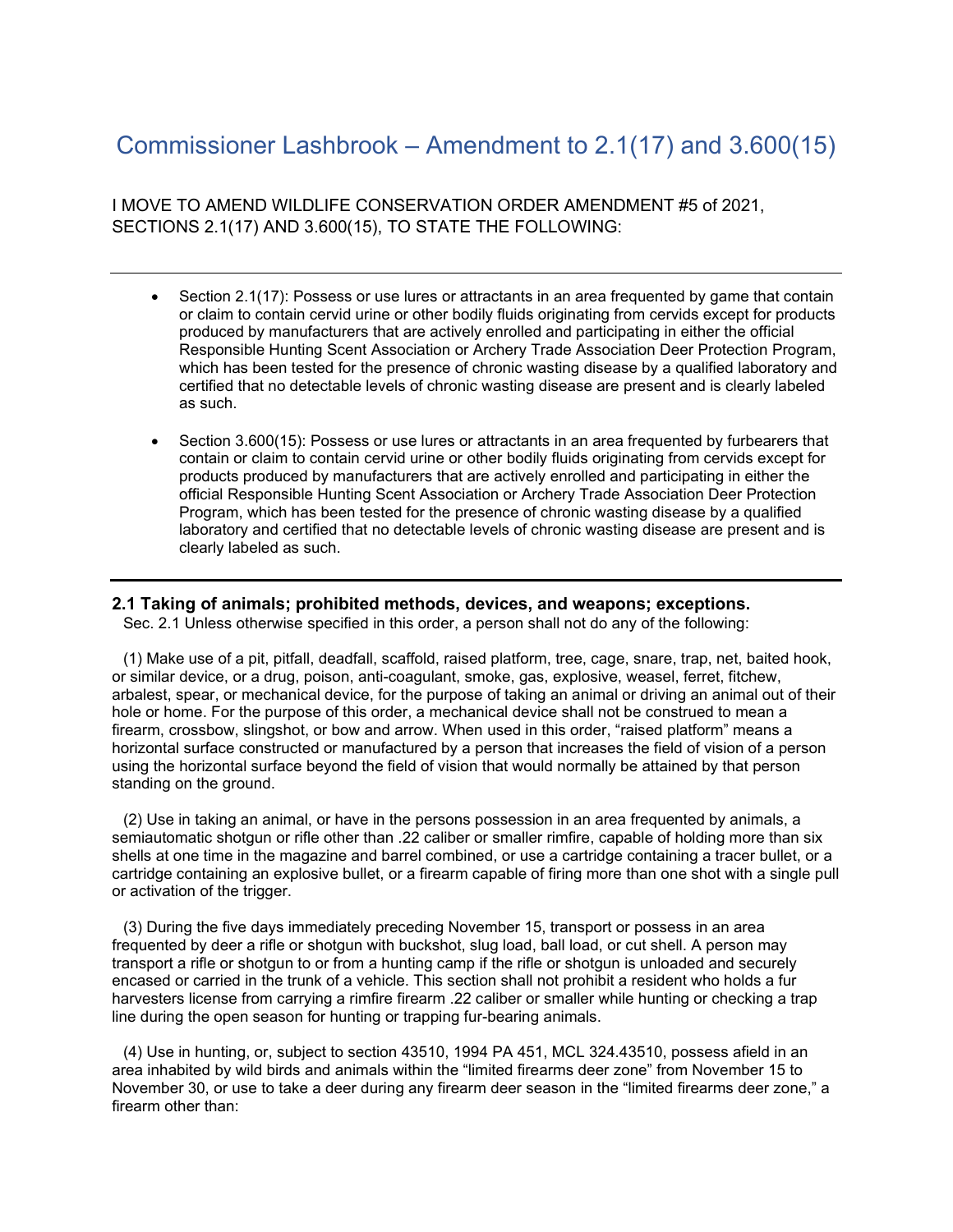(a) A shotgun with a smooth or rifled barrel.

(b) A .35 caliber or larger pistol capable of holding no more than nine shells at one time in the barrel and magazine combined and loaded with straight-walled cartridges.

(c) A muzzle-loading rifle or black-powder pistol loaded with black-powder or a commercially manufactured blackpowder substitute.

(d) A .35 caliber or larger rifle loaded with straight-walled cartridges with a minimum case length of 1.16 inches and a maximum case length of 1.80 inches.

(e) A .35 caliber or larger air rifle or pistol charged only from an external high-compression power source such as an external hand pump, air tank, or air compressor.

(5) Injure, destroy, or rob the eggs of birds protected by the laws of this state or this order, or molest, harass, or annoy those birds upon their nests.

(6) Make use of a sink box or battery as these devices are defined by the United States fish and wildlife service.

(7) Set afire or assist in setting afire a marshland or other lands for the purpose of driving out wild birds or wild animals, or take or attempt to take a wild bird or wild animal so driven out of a marshland or other land.

(8) Take any animal at any time other than during the hunting hours and open seasons established in this order, except as may otherwise be provided in chapter VI.

(9) Take in 1 day more than the daily limit, or possess at one time more than the possession limit, or possess on the first day of the open season more than the daily limit, or possess more than the season limit of any animal.

(10) Destroy, disturb, or molest at any time any bear, beaver, muskrat, raccoon, squirrel, mink, badger, or rabbit house, hole, burrow, nest, dam, or den which may be used by such animals.

(11) Make use of a dog in hunting deer, except as noted in section 2.1a of this order.

(12) Affix any device to a bow, which aids in the cocking or holding of a bow string in a drawn position. This subsection shall not prohibit the use of a hand-held device to release the bow string. This subsection shall not apply to a permanently or temporarily disabled person who holds a special permit provided for in section 40101 to 40119 of 1994 PA 451, MCL 324.40101 to 324.40119, or section 5.95 of this order.

(13) Use aircraft to aid in the taking of a wild bird or wild animal.

(14) Take game with a crossbow unless the hunter possesses a valid license to take game and uses only arrows, bolts, and quarrels for taking deer, bear, elk, wolf, and turkey with a broadhead hunting type of point not less than 7/8 of an inch wide with a minimum of 14 inches in length.

(15) Take deer with a crossbow or a modified bow in zone 1 from December 1 to March 31, except in the core CWD surveillance area where an individual may take deer with a crossbow. This subsection shall not apply to a person who holds a special permit provided for in part 401, wildlife conservation, natural resources and environmental protection act, 1994 PA 451, as amended, MCL 324.40101 to 324.40119, or section 5.95 of this order.

(16) Subject to section 40116, 1994 PA 451, MCL 324.40116, take game during the established daylight shooting hours from August 15 through April 30 unless the individual wears a cap, hat, vest, jacket, or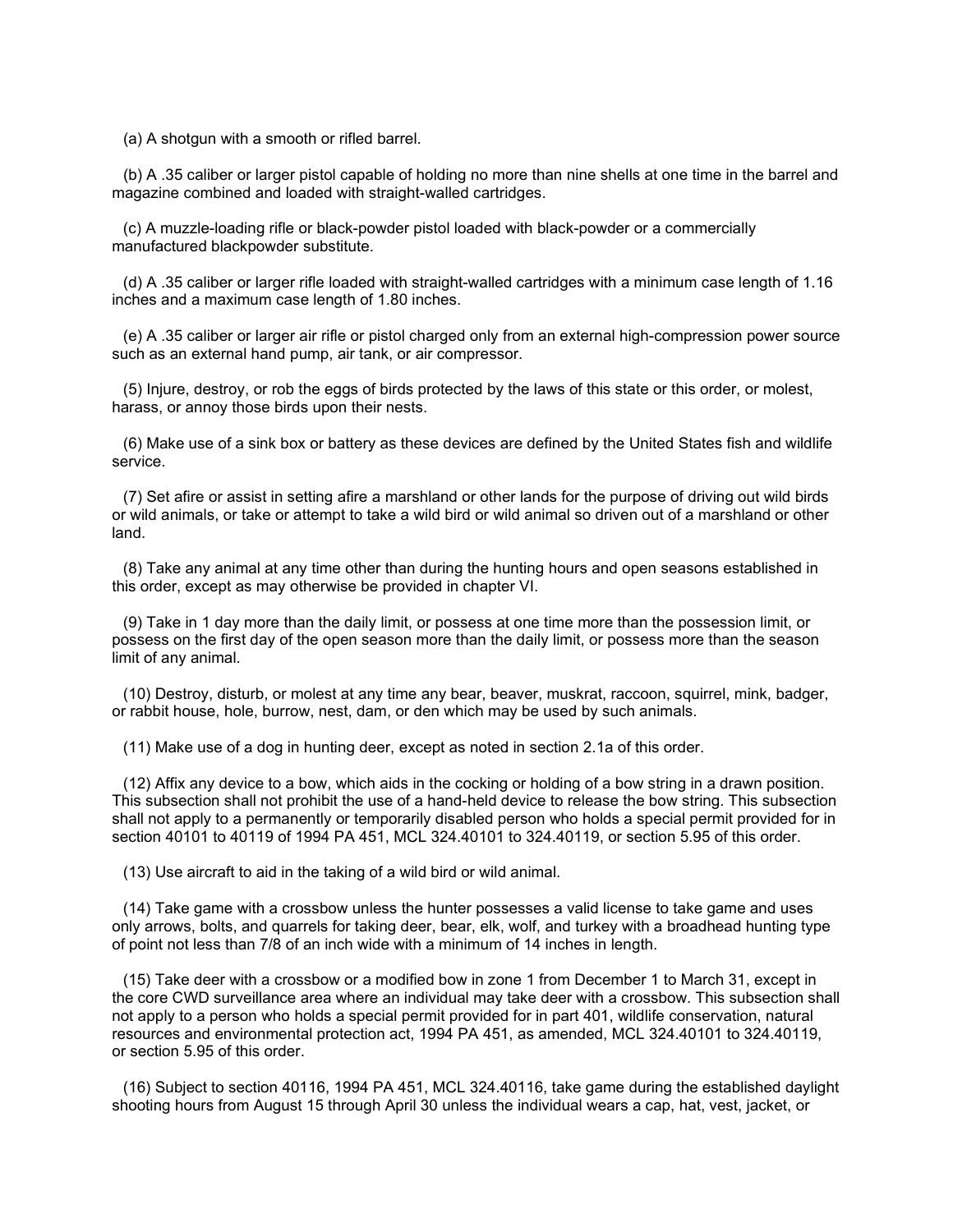rain gear of hunter orange. Hunter orange includes camouflage that is not less than 50 percent hunter orange. The garments that are hunter orange must be the hunter's outermost garment and be visible from all sides of the hunter. This does not apply to an individual engaged in the taking of deer with a bow or crossbow during archery deer season, an individual taking bear with a bow or crossbow, an individual engaged in the taking of turkey or migratory birds other than woodcock, an individual engaged in the sport of falconry, or an individual who is stationary and in the act of hunting bobcat, coyote, or fox.

(17) Possess or use natural cervid lures or attractants in an area frequented by game that contain or claim to contain cervid urine or other bodily fluids originating from deer **cervids, except for products produced by manufacturers that are actively enrolled and participating in either the official Responsible Hunting Scent Association or Archery Trade Association Deer Protection Program, which has been tested for the presence of chronic wasting disease by a qualified laboratory and certified that no detectable levels of chronic wasting disease are present and is clearly labeled as such**.

## **3.600 Fur-bearing animals; use of firearms; traps and catching devices; use of bait; unlawful acts.**

Sec. 3.600 It shall be unlawful for any person:

(1) To use a firearm, crossbow, or bow and arrow to take marten, muskrat, beaver, otter, mink, fisher, or badger, except as permitted by authority of a nuisance control permit issued by the department. Rimfire firearms .22 caliber or smaller may be used to kill coyote, fox, raccoon, bobcat, and badger in traps except if the trapper is an individual that cannot lawfully hunt with a firearm, crossbow, or bow and arrow.

(2) Except as provided by subsection (3), to use or have in possession in areas frequented by animals, a catching device of any kind for the taking of animals unless the name and address in legible English or the complete Michigan driver's license number or DNR sportcard number of the user or individual possessing the device is permanently etched in the catching device, or there shall be securely fastened to each catching device a metallic plate or tag bearing the name and address in legible English or the complete Michigan driver license number of the user or individual possessing the catching device.

(3) To use, carry afield, or have in possession 1 or more snares or 1 or more cable restraints unless they have attached a metallic tag or plate securely fastened which bears the name and address in legible English or the complete Michigan driver's license number or DNR sportcard number of the user or individual possessing the catching devise.

(4) To use or have in possession 1 or more snares or 1 or more cable restraints securely attached to a pole unless the uppermost end of the pole has a metallic plate or tag securely fastened which bears the name and address in legible English or the complete Michigan driver license number or DNR sportcard number of the user or individual possessing the catching device.

(5) To use a multiple catch or colony trap except for the taking of muskrat and provided that the trap is completely submerged below the water. Colony traps must be constructed of steel and shall be no larger than 8 inches in height, 8 inches in width, and 36 inches in depth. Mink incidentally taken in a multiple catch trap or a colony trap legally set for muskrat may be lawfully possessed. This order shall not be construed to prohibit use of colony or multiple catch traps used by nuisance control operators for species other than muskrat.

(6) To stake, put out, or set a catching device of any kind for the taking of a fur-bearing animal at any time preceding the day on which the open season for the taking of such fur-bearing animal begins.

(7) To use a foothold trap with a jaw spread exceeding a number 2 foothold trap for the taking of mink or muskrat except as may be provided by this order for the incidental take of muskrat during the beaver and otter season. It shall also be unlawful to use any kind of a trap other than a foothold or body gripping or conibear type trap to take furbearing animals except as permitted under the provisions of subsection (4).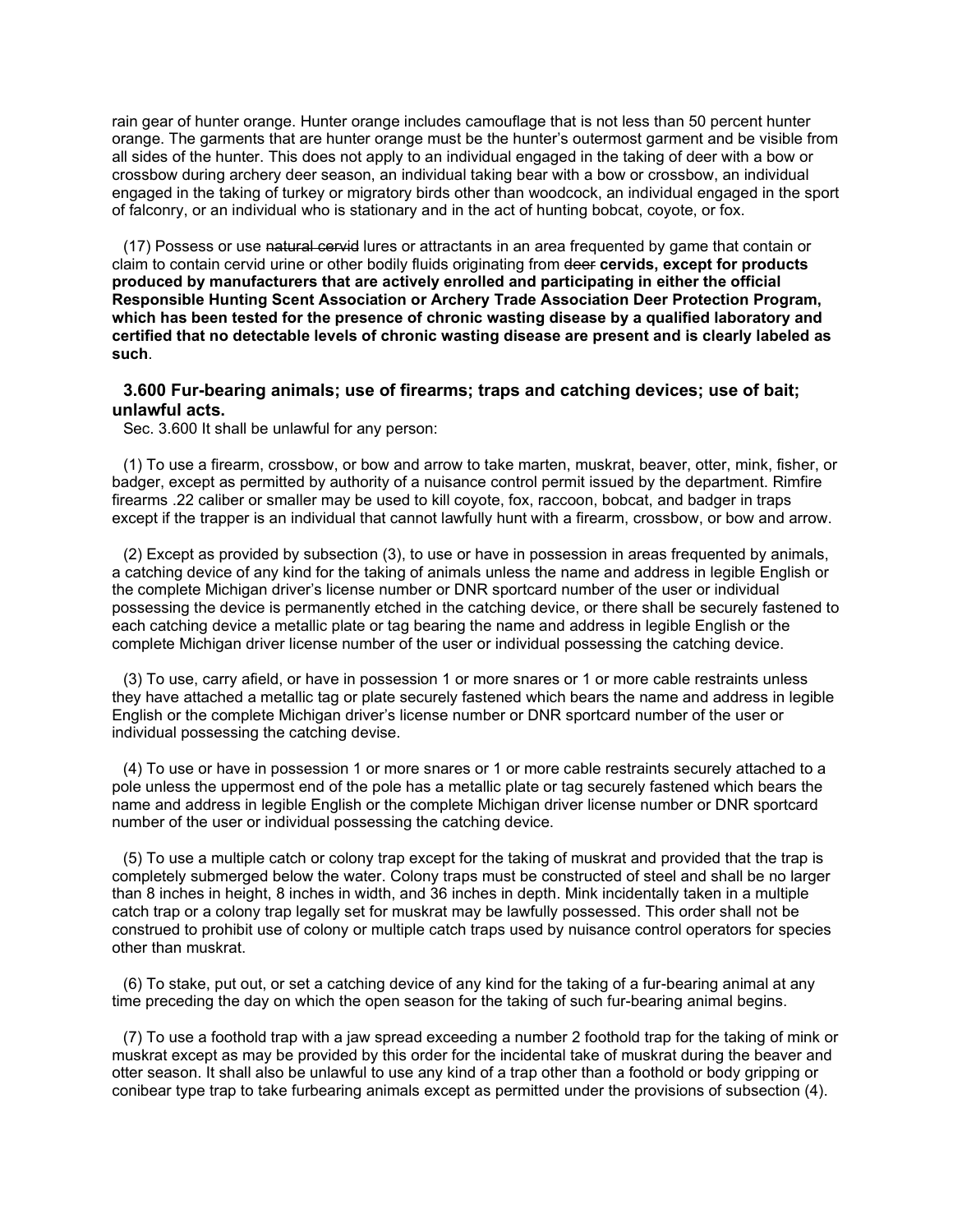(8) To use any portion of any protected animal or protected bird as bait for the purpose of trapping any animal in this state. This subsection shall not be construed to prohibit an individual from using the carcasses and parts thereof of game animals or game birds, lawfully taken and possessed during their open season, as bait, except as stated in Section 5.31 of this order.

(9) To set a trap or snare on a beaver dam or lodge unless it meets at least one of the following provisions:

(a) The trap is totally submerged below the water.

(b) The trap is a duffer-type, egg-type, or similarly designed foothold trap which by construction will selectively capture raccoon. This trap may be set above the water.

(c) The trap is a body gripping or conibear type trap 5 inches or less in width as measured inside the jaw hinges. This trap may be set above the water.

(d) The trap is a body gripping or conibear type trap less than 8 inches above the ground at the highest point, and set in a way that does not use bait, lure, or attractant to entice an animal, and the trap is between 5 inches and 6 and one half inches as measured inside the jaw hinges. This trap may be set above the water.

(10) To set a body gripping or conibear type trap larger than 5 and one half inches in width as measured inside the jaw hinges unless the trap is at least half submerged in water or on dry land or over frozen submerged bottomlands, and the trap is placed as follows:

(a) On private land, except lands open to hunting by the general public under the provisions of Part 511, commercial forests, of the natural resources and environmental protection act, 1994 PA 451, MCL 324.51101 to 324.51120, and less than 7 and one half inches as measured inside the jaw hinges.

(b) On public or private lands 4 feet or more above dry ground or the frozen surface of ice, as applicable.

(c) On public lands and lands open to hunting by the general public under the provisions of Part 511, commercial forests, of the natural resources and environmental protection act, 1994 PA 451, MCL 324.51101 to 324.51120, and is:

(i) Less than 8 inches above the ground at the highest point, and in a way that does not use bait, lure, or attractant to entice an animal and the trap is between 5 and one half and 6 and one half inches as measured inside the jaw hinges.

(ii) In a box or similar container that is placed vertically on a tree or other structure so that the trap trigger is at least 4 inches from the container opening and the opening of the container is no more than 6 inches from the ground.

(iii) In a box or similar container with a maximum fixed opening of 6 inches measured from the inside bottom of the container opening to the lower edge of the top of the container opening with 8 inch slots to allow trap placement so that no part of the trap trigger is closer than 6 inches to the opening edge of the container and the trap is between 5 and one half inches and 7 and one half inches as measured inside the jaw hinges.

(11) To set a trap within 50 feet of any water in zone 1 before October 25, or within 50 feet of any water in zone 2 before November 1, or within 50 feet of any water in zone 3 before November 10, except for the following catching devices:

(a) A duffer-type, egg-type, or similarly designed foothold trap which by construction will selectively capture raccoon.